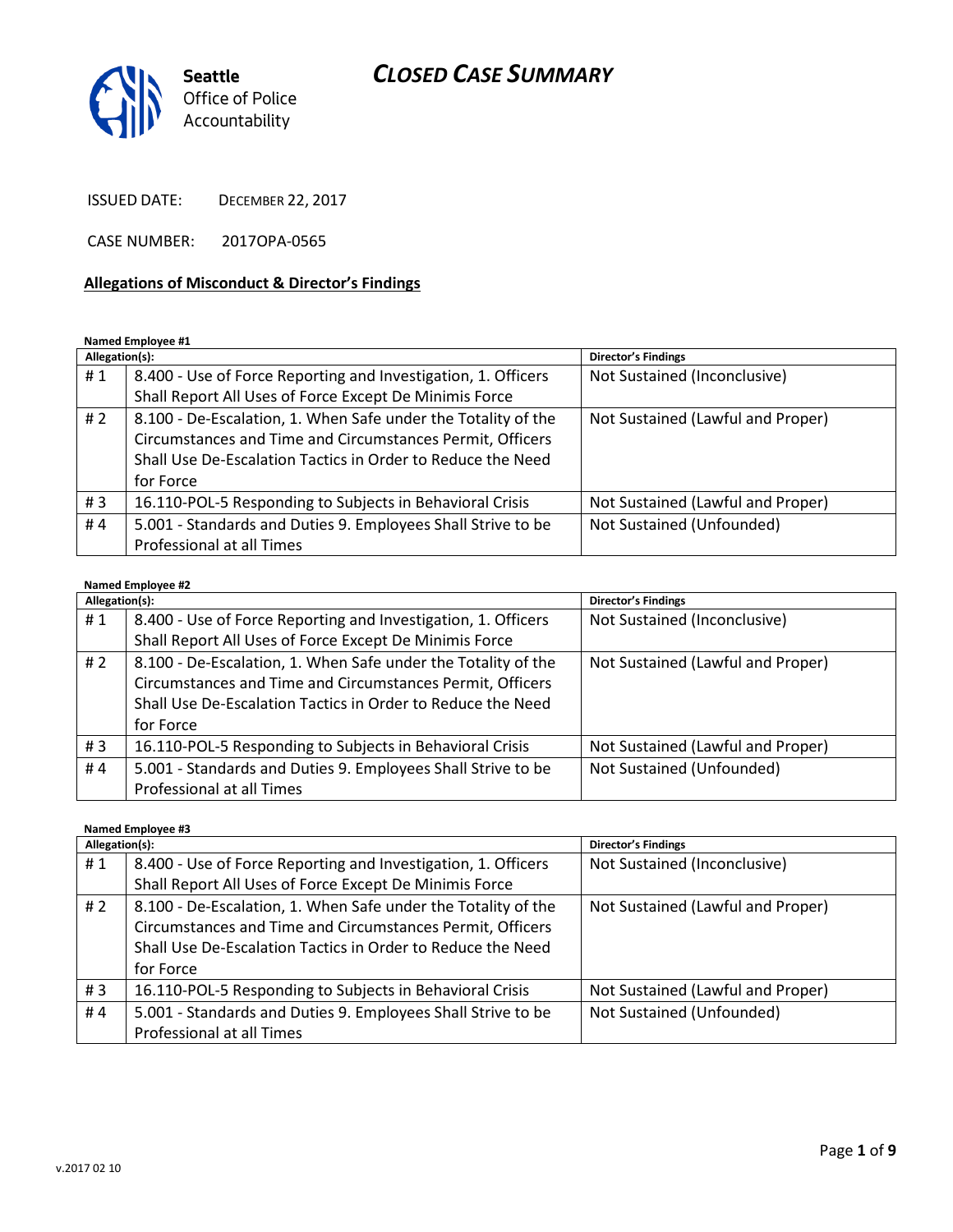

OPA CASE NUMBER: 2017OPA-0565

| Named Employee #4 |                                                               |                                   |  |  |
|-------------------|---------------------------------------------------------------|-----------------------------------|--|--|
| Allegation(s):    |                                                               | Director's Findings               |  |  |
| #1                | 8.400 - Use of Force Reporting and Investigation, 1. Officers | Not Sustained (Inconclusive)      |  |  |
|                   | Shall Report All Uses of Force Except De Minimis Force        |                                   |  |  |
| # $2$             | 8.100 - De-Escalation, 1. When Safe under the Totality of the | Not Sustained (Lawful and Proper) |  |  |
|                   | Circumstances and Time and Circumstances Permit, Officers     |                                   |  |  |
|                   | Shall Use De-Escalation Tactics in Order to Reduce the Need   |                                   |  |  |
|                   | for Force                                                     |                                   |  |  |
| #3                | 16.110-POL-5 Responding to Subjects in Behavioral Crisis      | Not Sustained (Lawful and Proper) |  |  |
| #4                | 5.001 - Standards and Duties 9. Employees Shall Strive to be  | Not Sustained (Unfounded)         |  |  |
|                   | Professional at all Times                                     |                                   |  |  |

*This Closed Case Summary (CCS) represents the opinion of the OPA Director regarding the misconduct alleged and therefore sections are written in the first person.* 

### **EXECUTIVE SUMMARY:**

The Complainant is the Court-appointed Monitor overseeing the Consent Decree over the City and the Seattle Police Department. In a review of a Significant Incident Report concerning the incident described herein, the Complainant conveyed to both the Chief of Police and the Department's Chief Operating Officer his displeasure with how the Named Employees handled this incident. In that email correspondence, the Complainant specifically asserted that the involved officers may have failed to properly de-escalate this matter, may have violated the Department's policy concerning its officers' responses to individuals in crisis, and may have acted unprofessionally. In her response to the Complainant's email, the Chief of Police included the former OPA Director and indicated that she was requesting that OPA open an investigation into this case. OPA did so that same day.

During its intake investigation, OPA discovered that the Named Employees may have failed to report a complaint of pain made by the subject, potentially in violation of policy.

### **ANALYSIS AND CONCLUSIONS:**

### **Named Employee #1 - Allegation #1** *8.400 - Use of Force Reporting and Investigation, 1. Officers Shall Report All Uses of Force Except De Minimis Force*

SPD Policy 8.400-POL-1 sets forth the general requirements for the reporting of force used by officers. The policy sets forth four levels of force – de minimis; Type I; Type II; Type III. All categories of force must be reported, documented and investigated to varying extents, except for de minimis force. De minimis force need not be reported or investigated. De minimis force is defined as: "Physical interaction meant to separate, guide, and/or control that does not cause pain or injury." (SPD Policy 8.400-POL-1.) Where there is a complaint of transient pain, force should be reported as Type I. In this case, a sergeant must screen the force in person and a Type I use of force report must be completed. (*Id*.)

On the date in question, the Named Employees, along with other SPD officers, responded to a report of an individual who was in the vicinity of a business located at University Way and 42<sup>nd</sup> Street in violation of a court order. The Named Employees reported that the subject was well known to officers in the North Precinct as suffering from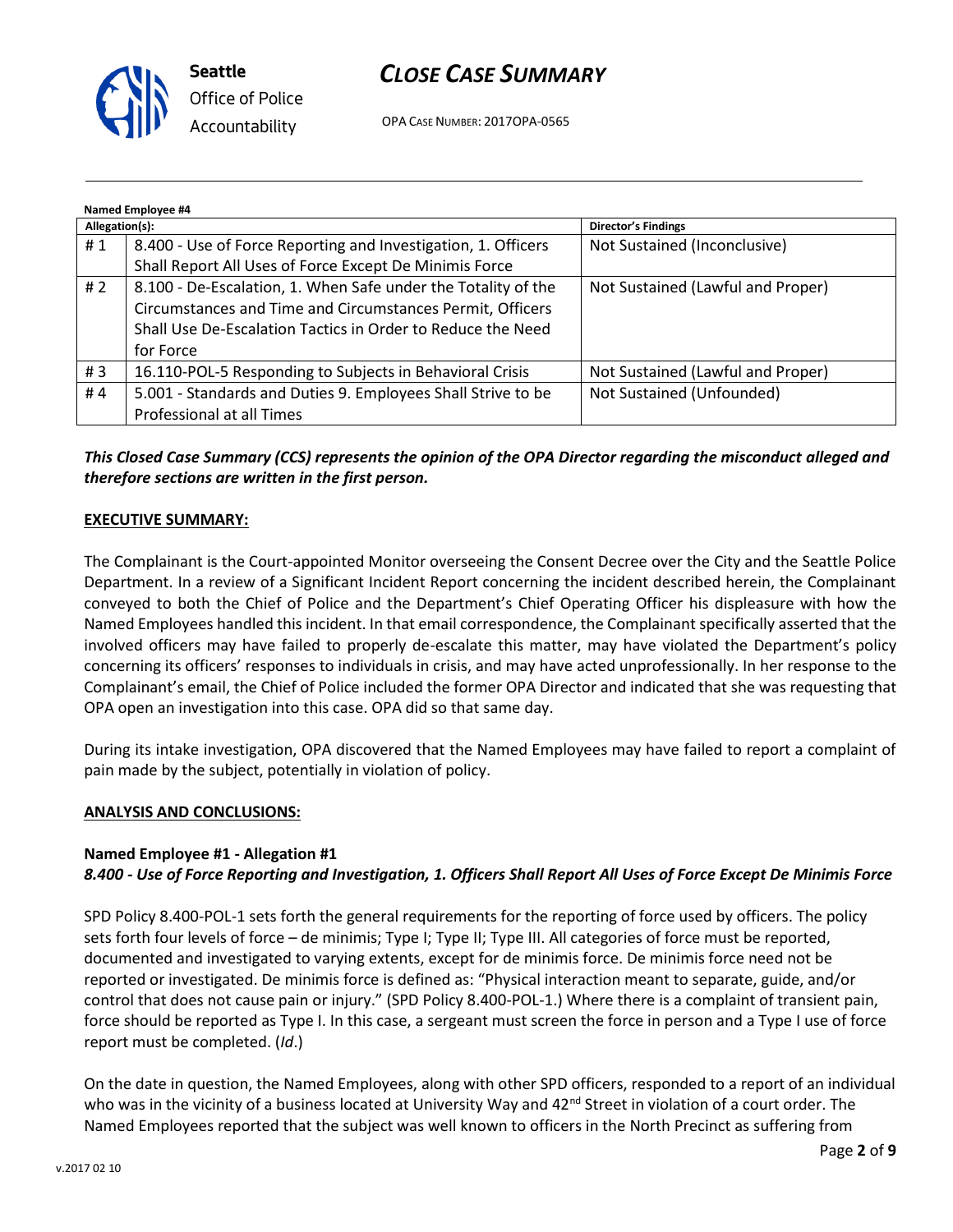

**Seattle** *Office of Police Accountability*

## *CLOSE CASE SUMMARY*

OPA CASE NUMBER: 2017OPA-0565

mental illness and substance dependency. She was also known to be violent towards officers in the past as well as other civilians, and had previously assaulted her caseworker. (*See* NE#4's Significant Incident Report; *see also* General Offense Report.)

Prior to approaching the subject, the involved officers developed a plan of action. It was determined that Named Employee #1 (NE#1) and Named Employee #2 (NE#2) would be the arrest team, Witness Officer #1 would be the backing unit if the subject resisted arrest, and Named Employee #3 (NE#3) and Witness Officer #2 would provide cover. Named Employee #4 (NE#4) was also on the scene and a transport wagon was located nearby.

The officers' initial interaction with the subject was not captured on video, but the audio was recorded on the rear In-Car Video (ICV) system of the transport van. NE#1 and NE#2 approached the subject and informed her that she was in violation of a court order. At that time, her voice was already raised and she appeared to deny that she violated the order ("I didn't go over there"). (*See* Rear ICV, at 10:20 minutes.) The officers engaged in an extended back and forth with the Complainant, during which she continued to assert that she did not do anything. The subject could be heard on ICV yelling at the officers. The subject was then handcuffed. During the handcuffing, the officers were not required to use any force to manipulate the subject's arms. The handcuffs were double locked to ensure that they would cause minimal discomfort

NE#1 and Witness Officer #1 then walked her over to the transport van where their interaction was captured by the ICV. (*See id.* at 12:25 minutes.) The subject continued to state that she did not do anything. At that time, she was in handcuffs. NE#1 had one arm and Witness Officer #1 had the other. The officers motioned that she needed to get into the transport van, but the subject continued to ask what she had done and refused to do so.

At one point, the subject leaned forward, bending at the waist, into the van. It did not appear as if the officers pushed her forward, but more that her body weight caused her to move in that direction. (*See id.* at 12:40 – 12:44 minutes.) The officers then lifted her back up. All during this time, the subject continued to state that she did not do anything. The officer turned her around to face away from the van and held her stationary. Witness Officer #1 then walked outside of the view of the ICV and NE#3 took his place.

The subject then turned towards NE#1 and, according to NE#1, spat. (*See id.* at 13:46 – 13:53 minutes.) NE#1 turned the subject's face away with her right hand. (*Id*.) This is a tactic that is trained for exactly this type of situation. NE#1 did not use any other force. An officer, who appeared from my review to be NE#2, then approached the subject from the rear and placed a spit sack over her head. (*See id.* at 13:53 – 14:01 minutes.) This was done consistent with policy and without incident. The subject continued to state that she did not do anything and did not appear to react adversely to the spit sack.

NE#1 reported that during her interaction with the subject, the subject kicked her on multiple occasions. However, NE#1 did not use force in response. Instead, NE#1 used a foot trap (placing her foot on the subject's foot and pushing down to prevent further kicking). I could not find the kicking or the foot trap on the video.

The officers then sat the subject down on what appeared from my review of the ICV to be the back bumper of the van. The subject then called NE#1 a bitch (which she also stated on several earlier occasion). None of the officers reacted to these statements. The officers then discussed calling AMR. The officers held the subject in that location until the ambulance arrived. During this time, the subject continued to yell and had to be instructed by NE#3 to stop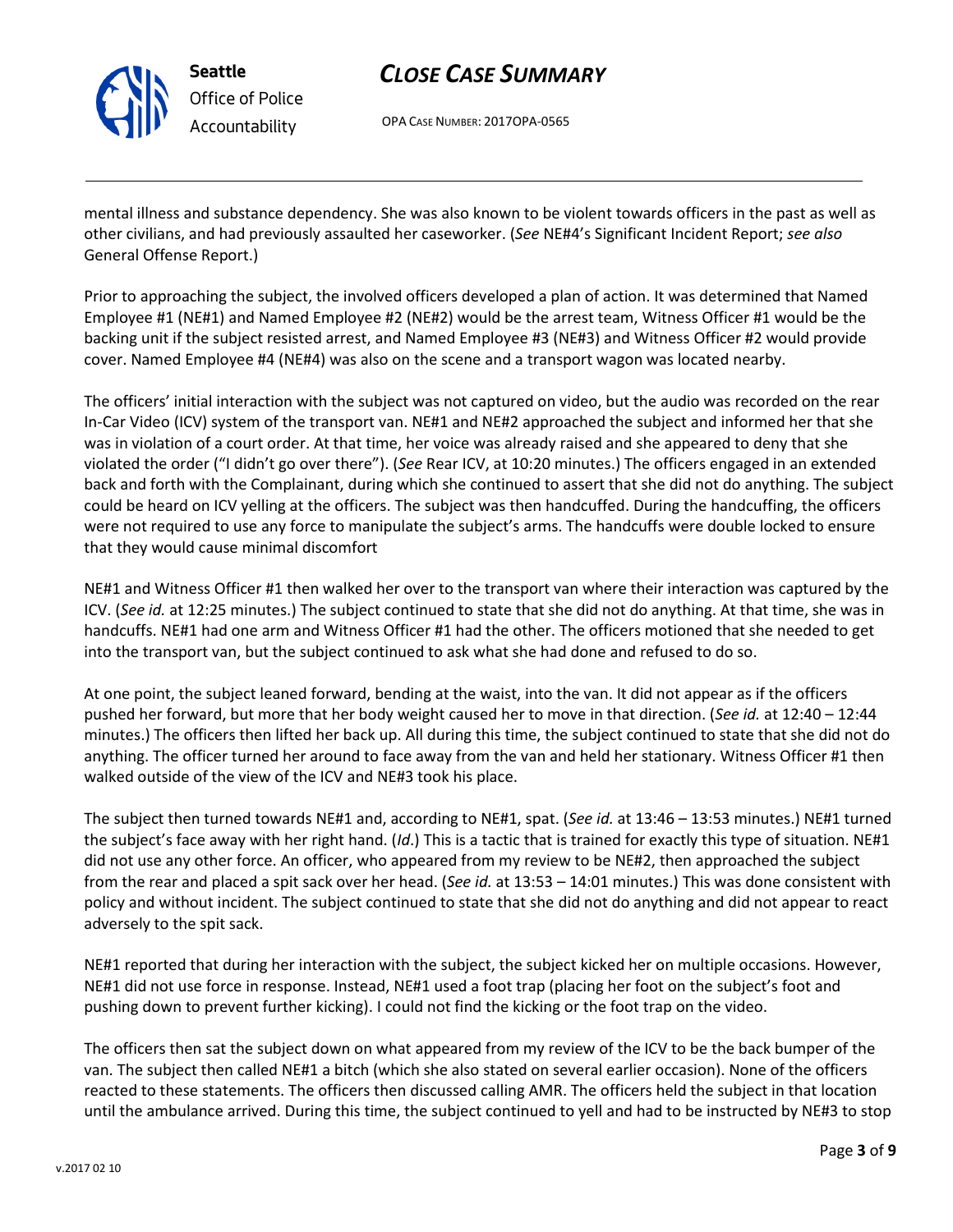

OPA CASE NUMBER: 2017OPA-0565

kicking. The officers repeatedly tried to explain to the subject why she had been arrested, but she continued to yell over and over that she did not do anything. The subject, at times, tried to move her body around, but the officers used their body weight to hold her down.

Approximately nine minutes after the initiation of the contact, the ambulance arrived. EMTs rolled a gurney over to the officers' location. (*See id.* at 19:50 – 20:00 minutes.) Once the gurney was set up, NE#1 and NE#3 lifted the subject up by her arms in order to walk her over to the gurney. (*See id.* at 20:16 – 20:19 minutes.) At that time, her body weight caused her to fall forward towards the ground. NE#1 and NE#3 were able to hold onto her arms and ease her down to the ground. NE#1 and NE#3 then attempted to pick the subject off of the ground. During this time, she stated that the officers were hurting her and called NE#1 a "dumb fucking bitch." (*See id.* at 20:30 – 20:35.) None of the officers appeared to react to that statement. (*Id*.) Another officer had to help NE#1 and NE#3 stand the subject up on her feet. She was then placed on the gurney and wheeled to the ambulance. The subject was transported to the King County Jail.

Based on my review of the paperwork generated in this case, the ICV, and the various statements of the involved SPD employees, I find that the force used on the subject by the Named Employees was de minimis and, thus, was not required to be reported or investigated.

The more pertinent question in this case appears to be whether the failure to report the complaint of pain made by the subject was in violation of policy. As indicated above, the subject did not stop yelling and complaining for the ten minutes of the Named Employees' interaction with her. While it is undisputed that she complained of pain at the end of that interaction, all of the officers in her immediate vicinity contended that they did not hear her statement. This assertion is, in my opinion, consistent with the lack of any reaction or response from the officers at that time. Certainly, had the Named Employees heard the statement, they would have been required to report and document the force. Here, however, I take into account the officers' assertion that, given the stressful circumstances and given the continuous yelling by the subject, they simply did not hear or comprehend her complaint of pain. For these reasons, I find the question of whether the Named Employees violated policy by failing to report the subject's complaint of pain to be inconclusive.

### Recommended Finding: **Not Sustained (Inconclusive)**

### **Named Employee #1 - Allegation #2**

### *8.100 - De-Escalation, 1. When Safe under the Totality of the Circumstances and Time and Circumstances Permit, Officers Shall Use De-Escalation Tactics in Order to Reduce the Need for Force*

"De-escalation tactics and techniques are actions used by officers, when safe and without compromising law enforcement priorities, that seek to minimize the likelihood of the need to use force during an incident and increase the likelihood of voluntary compliance." (SPD Policy 8.100-POL-1.)

The policy further instructs that: "When safe and feasible under the totality of circumstances, officers shall attempt to slow down or stabilize the situation so that more time, options and resources are available for incident resolution." (*Id*.) Officers are also required, "when time and circumstances permit," to "consider whether a subject's lack of compliance is a deliberate attempt to resist or an inability to comply based on factors" such as "mental impairment…drug interaction…[and/or] behavioral crisis." (*Id*.)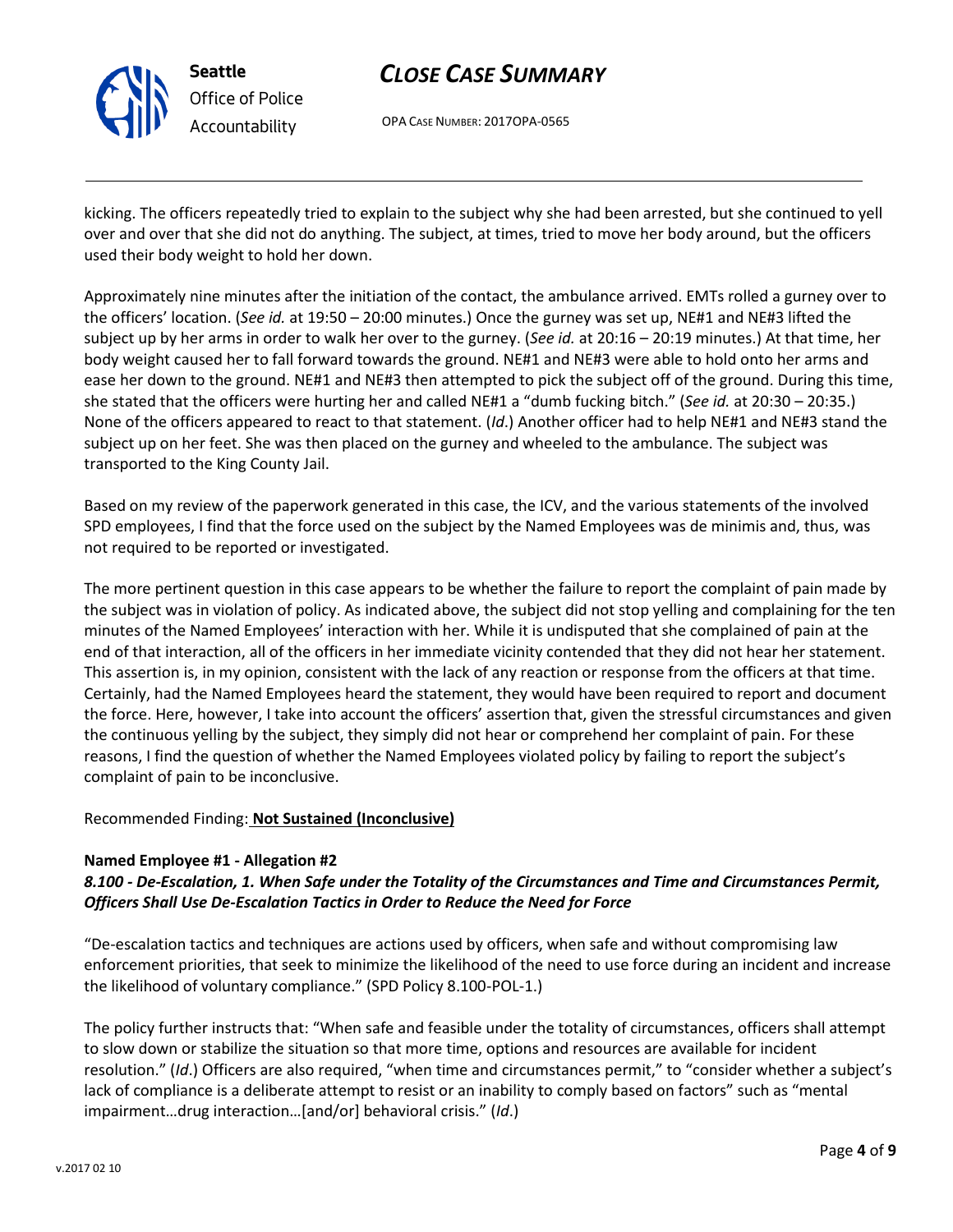

OPA CASE NUMBER: 2017OPA-0565

As set forth in the general offense report relating to this incident:

[The subject] is a chronic problem on University WY NE. [She] violates SMC 15.48.040, the Sit and Lie ordinance almost every day that she is seen in the University District. She is a constant source of verbal disturbances. He[r] behavior is very threatening, and she has assaulted both citizens and police. [The subject] has about half a dozen Anti-Harassment orders against her for both people and businesses.

Notably, before interacting with the subject, the officers created a plan of approach, which involved three crisiscertified officers taking the lead. The officers initially tried to calmly reason with the subject and attempted to gain voluntary compliance; however, the subject was unreasonable and refused to comply with the officers' repeated requests that she leave the location.

As indicated herein, the officers acted calmly and politely during their interaction with the subject, never raising their voices or using any inappropriate language. This was the case even though they were dealing with a very difficult and uncooperative individual who repeatedly called them demeaning and insulting terms, kicked them, and tried to spit at them.

The officers dealt with the subject in this manner for over nine minutes, during which time they slowed down the incident and called for additional resources, including an ambulance that ultimately transported her from the scene.

The officers took all of these actions in order to avoid using force. When their attempts at continued de-escalation were unsuccessful and they were ultimately required to use force, they used the least amount of force necessary in order or to place her into custody.

While de-escalation is inarguably a crucial component of the Department's obligations under the Consent Decree, it is not purposed to act as a bar to enforcing the law when necessary. Based on the above, the officers took appropriate action in attempting to remove the subject, who had previously presented as dangerous and violent to both civilians and police, from an area that she was legally barred from being in. While the subject indisputably was in behavioral crisis, this did not, in and of itself, preclude the officers from enforcing the law. Here, I find that the officers did their best to balance the need to treat the subject with dignity and care with the public safety interests in removing her from that location in compliance with the court order.

As such, I recommend that this allegation be Not Sustained – Lawful and Proper.

Recommended Finding: **Not Sustained (Lawful and Proper)**

## **Named Employee #1 - Allegation #3** *16.110-POL-5 Responding to Subjects in Behavioral Crisis*

SPD Policy 16.110-POL-5(1) requires that when responding to subjects in behavioral crisis, "officers shall make every reasonable effort to request the assistance of CIT-Certified officers." The policy further states that "CIT-Certified officers will take the lead, when appropriate, in interacting with subjects in behavioral crisis." (SPD Policy 16.110- POL-5(2).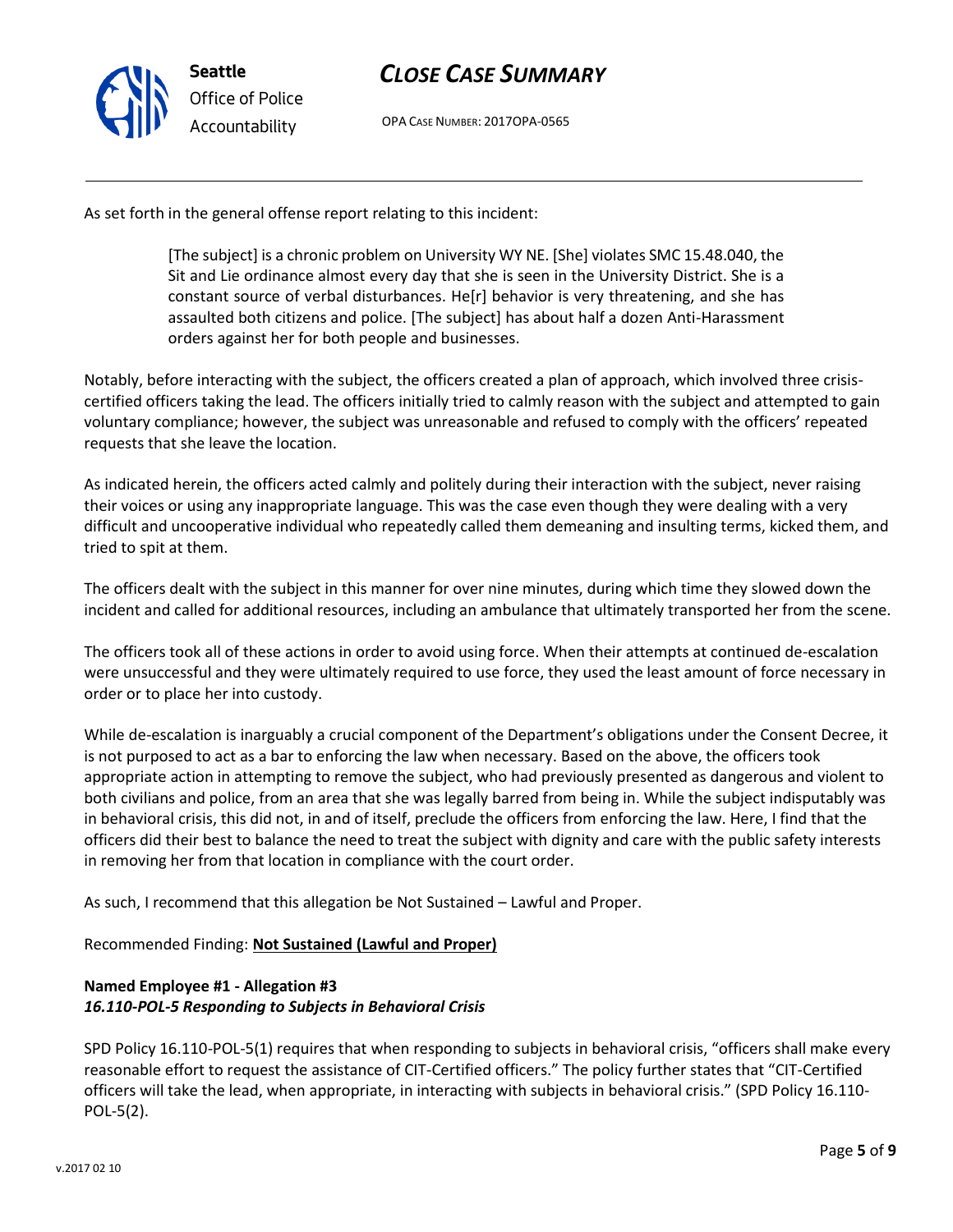

OPA CASE NUMBER: 2017OPA-0565

Here, when developing their plan of action, NE#4 was aware that NE#1, NE#2 and NE#3 were all Crisis-Certified. Each had completed the training required by SPD Policy 16.110-POL-3. Moreover, during the initial interaction with the subject, NE#4 assigned NE#1 and NE#2 as the leads. NE#3 later joined NE#1 as one of the lead officers interacting with the subject. As such, the officers' plan of action and their designation of Crisis-Certified officers to be the lead actors in their interaction with the subject was consistent with policy.

Moreover, during its investigation, OPA obtained the 2016 Crisis Intervention Training and the 2017 Small Team Tactics Training. In my review of these materials, I found nothing that suggested that the officers' planned course of action and their ultimate interaction with the subject were inconsistent with this Department training.

Lastly, I note that the subject was ultimately diverted to mental health court, where she has hopefully obtained treatment.

I find that the Named Employees acted appropriately, and consistent with their training and SPD policy, when they arrested the subject for violating a court order and took her into custody.

Recommended Finding: **Not Sustained (Lawful and Proper)**

## **Named Employee #1 - Allegation #4**

### *5.001 - Standards and Duties 9. Employees Shall Strive to be Professional at all Times*

SPD Policy 5.001-POL-9 requires that SPD employees "strive to be professional at all times." The policy further instructs that "employees may not engage in behavior that undermines public trust in the Department, the officer, or other officers." (SPD Policy 5.001-POL-9.)

During their interaction with the subject, all of the involved officers, including the Named Employees, interacted and spoke with her calmly. No officers raised their voices or used any language that was pejorative or offensive. Moreover, in my opinion, none of the officers acted in a manner that undermined the Department or diminished the community's trust or confidence in SPD.

I note that the Named Employees were required to deal with an extraordinarily difficult situation for over ten minutes. They were kicked at, spit on, and insulted, but all the while maintained their composure and acted consistent with policy and the expectations of the Department. I conclude that their behavior did not violate SPD's professionalism policy.

For these reasons, I recommend that this allegation be Not Sustained – Unfounded.

Recommended Finding: **Not Sustained (Unfounded)**

### **Named Employee #2 - Allegation #1** *8.400 - Use of Force Reporting and Investigation, 1. Officers Shall Report All Uses of Force Except De Minimis Force*

For the same reasons as stated above (*see* Named Employee #1, Allegation #1), I recommend that this allegation be Not Sustained – Inconclusive.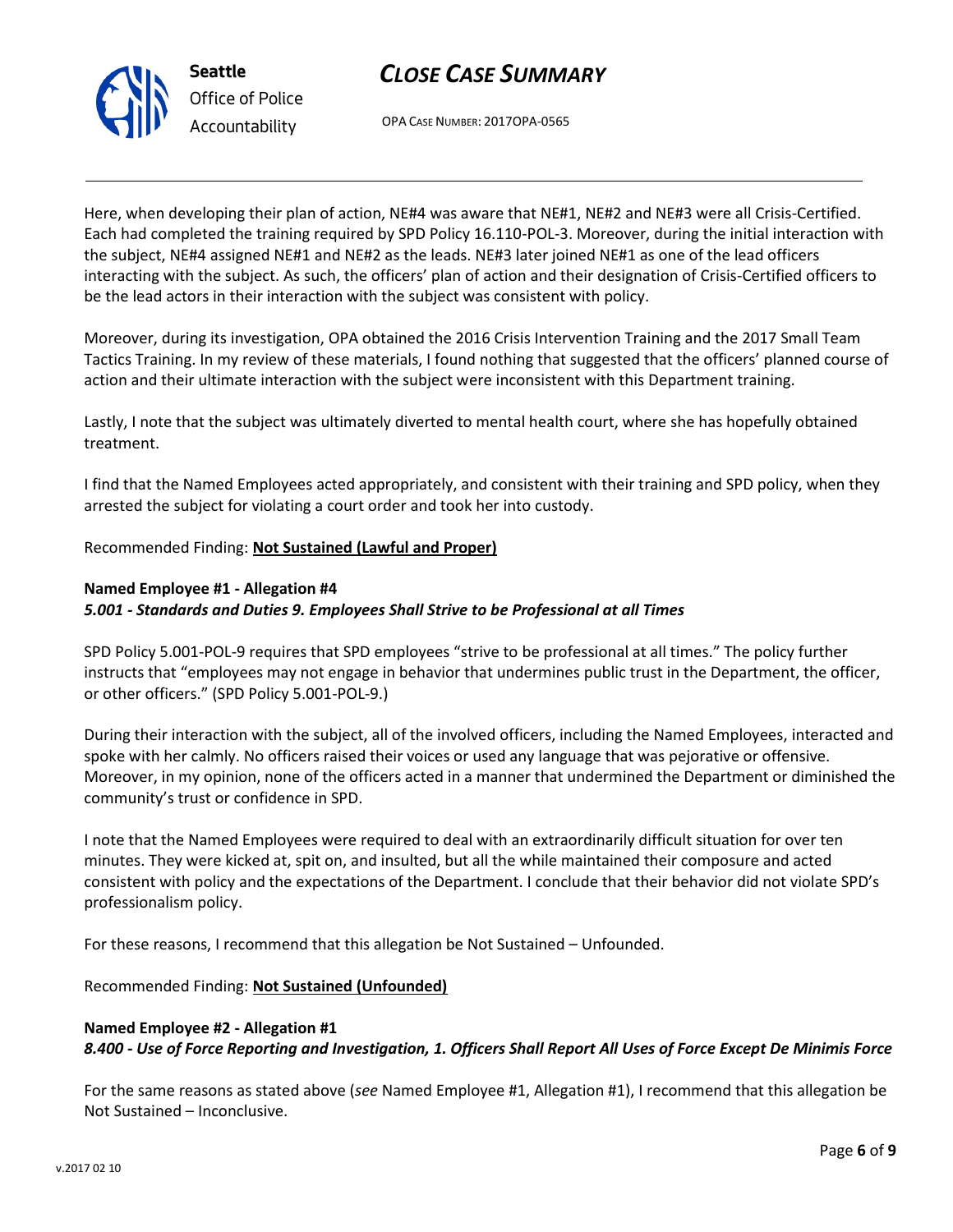

OPA CASE NUMBER: 2017OPA-0565

#### Recommended Finding: **Not Sustained (Inconclusive)**

#### **Named Employee #2 - Allegation #2**

*8.100 - De-Escalation, 1. When Safe under the Totality of the Circumstances and Time and Circumstances Permit, Officers Shall Use De-Escalation Tactics in Order to Reduce the Need for Force*

For the same reasons as above (see Named Employee #1, Allegation #2), I recommend that this allegation be Not Sustained – Lawful and Proper.

Recommended Finding: **Not Sustained (Lawful and Proper)**

### **Named Employee #2 - Allegation #3** *16.110-POL-5 Responding to Subjects in Behavioral Crisis*

For the same reasons as stated above (*see* Named Employee #1, Allegation #3), I recommend that this allegation be Not Sustained – Lawful and Proper.

Recommended Finding: **Not Sustained (Lawful and Proper)**

### **Named Employee #2 - Allegation #4**

*5.001 - Standards and Duties 9. Employees Shall Strive to be Professional at all Times*

For the same reasons as stated above (*see* Named Employee #1, Allegation #4), I recommend that this allegation be Not Sustained – Unfounded.

Recommended Finding: **Not Sustained (Unfounded)**

## **Named Employee #3 - Allegation #1** *8.400 - Use of Force Reporting and Investigation, 1. Officers Shall Report All Uses of Force Except De Minimis Force*

For the same reasons as stated above (*see* Named Employee #1, Allegation #1), I recommend that this allegation be Not Sustained – Inconclusive.

Recommended Finding: **Not Sustained (Inconclusive)**

### **Named Employee #3 - Allegation #2**

*8.100 - De-Escalation, 1. When Safe under the Totality of the Circumstances and Time and Circumstances Permit, Officers Shall Use De-Escalation Tactics in Order to Reduce the Need for Force*

For the same reasons as stated above (*see* Named Employee #1, Allegation #2), I recommend that this allegation be Not Sustained – Lawful and Proper.

Recommended Finding**: Not Sustained (Lawful and Proper)**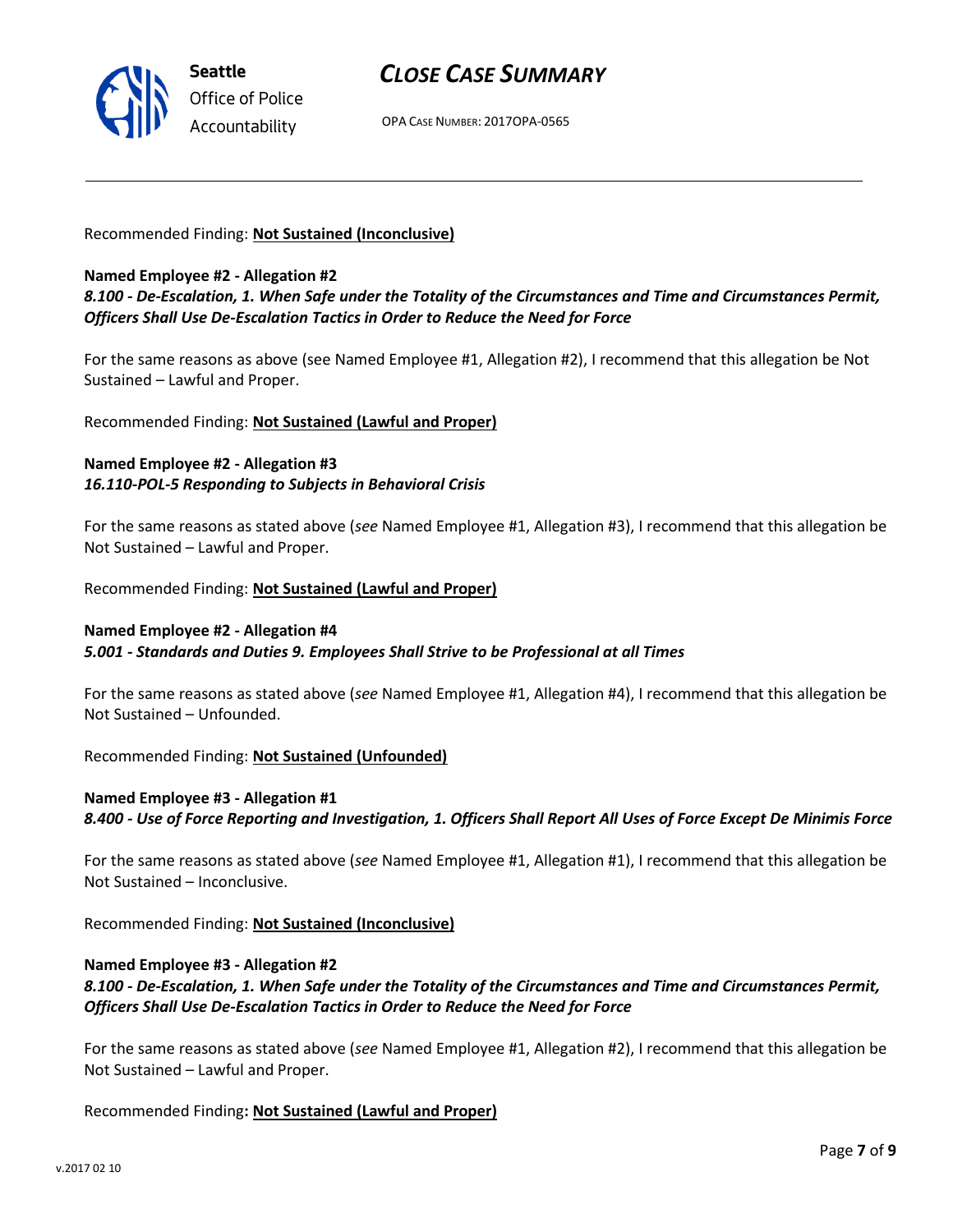

OPA CASE NUMBER: 2017OPA-0565

### **Named Employee #3 - Allegation #3** *16.110-POL-5 Responding to Subjects in Behavioral Crisis*

For the same reasons as stated above (*see* Named Employee #1, Allegation #3), I recommend that this allegation be Not Sustained – Lawful and Proper.

Recommended Finding: **Not Sustained (Lawful and Proper)**

## **Named Employee #3 - Allegation #4** *5.001 - Standards and Duties 9. Employees Shall Strive to be Professional at all Times*

For the same reasons as stated above (*see* Named Employee #1, Allegation #4), I recommend that this allegation be Not Sustained – Unfounded.

Recommended Finding: **Not Sustained (Unfounded)**

## **Named Employee #4 - Allegation #1** *8.400 - Use of Force Reporting and Investigation, 1. Officers Shall Report All Uses of Force Except De Minimis Force*

For the same reasons as stated above (*see* Named Employee #1, Allegation #1), I recommend that this allegation be Not Sustained – Inconclusive.

Recommended Finding**: Not Sustained (Inconclusive)**

### **Named Employee #4 - Allegation #2**

## *8.100 - De-Escalation, 1. When Safe under the Totality of the Circumstances and Time and Circumstances Permit, Officers Shall Use De-Escalation Tactics in Order to Reduce the Need for Force*

For the same reasons as stated above (*see* Named Employee #1, Allegation #2), I recommend that this allegation be Not Sustained – Lawful and Proper.

### Recommended Finding: **Not Sustained (Lawful and Proper)**

### **Named Employee #4 - Allegation #3** *16.110-POL-5 Responding to Subjects in Behavioral Crisis*

For the same reasons as stated above (*see* Named Employee #1, Allegation #3), I recommend that this allegation be Not Sustained – Lawful and Proper.

### Recommended Finding: **Not Sustained (Lawful and Proper)**

### **Named Employee #4 - Allegation #4**

*5.001 - Standards and Duties 9. Employees Shall Strive to be Professional at all Times*